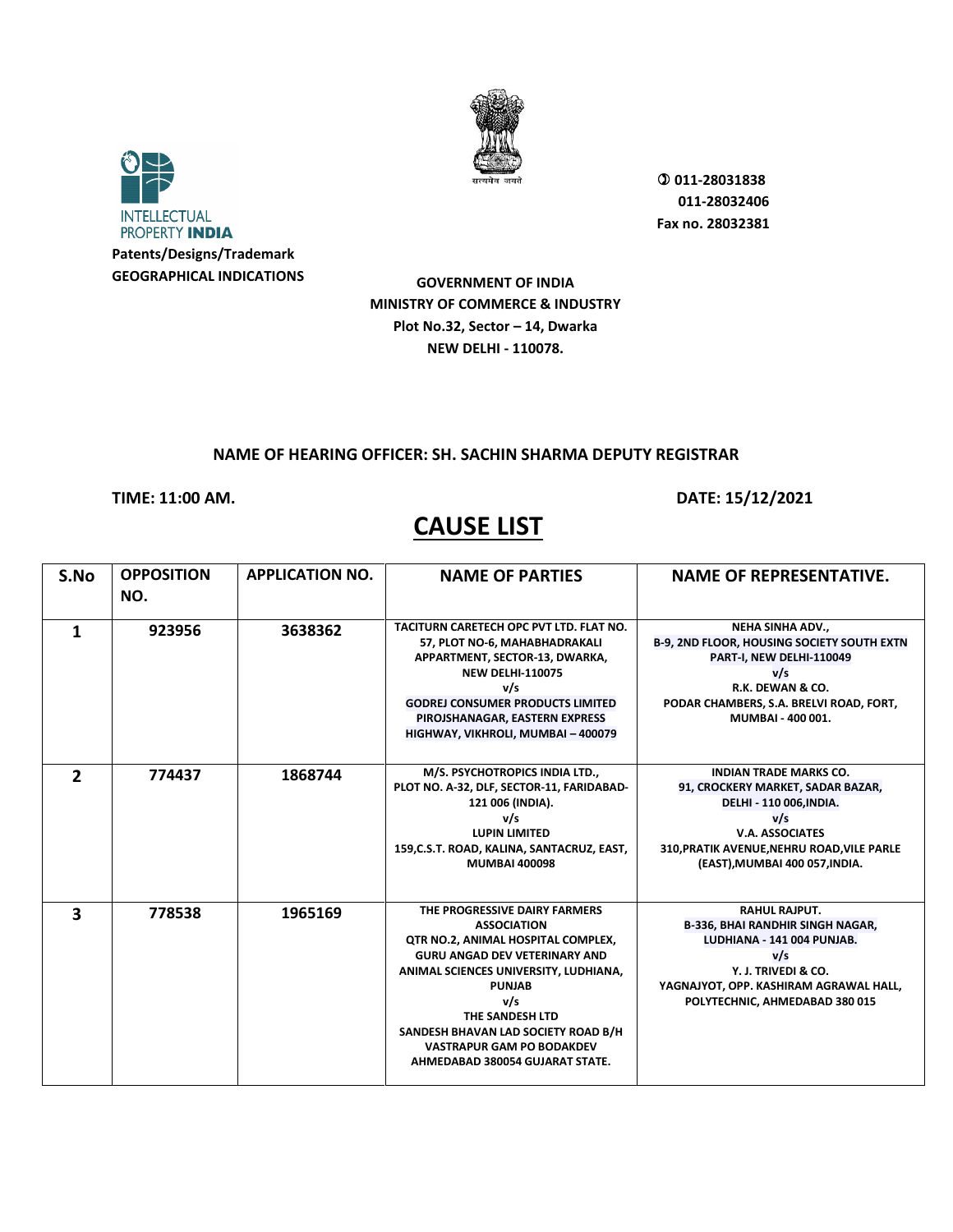| 837927 | 1863269 | SEEMA KAPOOR HOSIERY FACTORY                 | <b>PURI TRADE MARK CO.</b>               |
|--------|---------|----------------------------------------------|------------------------------------------|
|        |         | <b>B-V-686 TILAK NEAR PREM MANDIR CHAURI</b> | "BRAND HOUSE",54-55, SUPER CYCLE MARKET, |
|        |         | <b>SARAK LUDHIANA</b>                        | OPP. KWALITY KANDA, GILL ROAD, LUDHIANA- |
|        |         | v/s                                          | 141003 (PUNJAB).                         |
|        |         | <b>KHURANA DRESSES</b>                       | v/s                                      |
|        |         | 9/7314 GURUGOBIND INGH GALI,GNDHI            | LALII ADVOCATES                          |
|        |         | <b>NAGAR, DELHI 110031.</b>                  | A - 48, (LALJI HOUSE) YOJNA VIHAR,       |
|        |         |                                              | DELHI-110092.                            |
|        |         |                                              |                                          |
| 775434 | 1871434 | <b>TALIN REMEDIES</b>                        | <b>GAUTAM SATYAVIR SINGH &amp; CO.</b>   |
|        |         | 4-5 NAGPAL MARKET BAZZAR BHAGTAN             | <b>420 ARTHALA MOHAN NAGAR</b>           |
|        |         | <b>WALA AMRITASR</b>                         | GHAZIABAD 201007 UP                      |
|        |         | v/s                                          | v/s                                      |
|        |         | LEO PHARMA A/S                               | DE PENNING & DE PENNING.                 |
|        |         | INDUSTRIPARKEN 55, DK-2750 BALLERUP,         | 10, GOVERNMENT PLACE,                    |
|        |         | DENMARK.                                     | <b>EAST KOLKATA - 700 069.</b>           |
|        |         |                                              |                                          |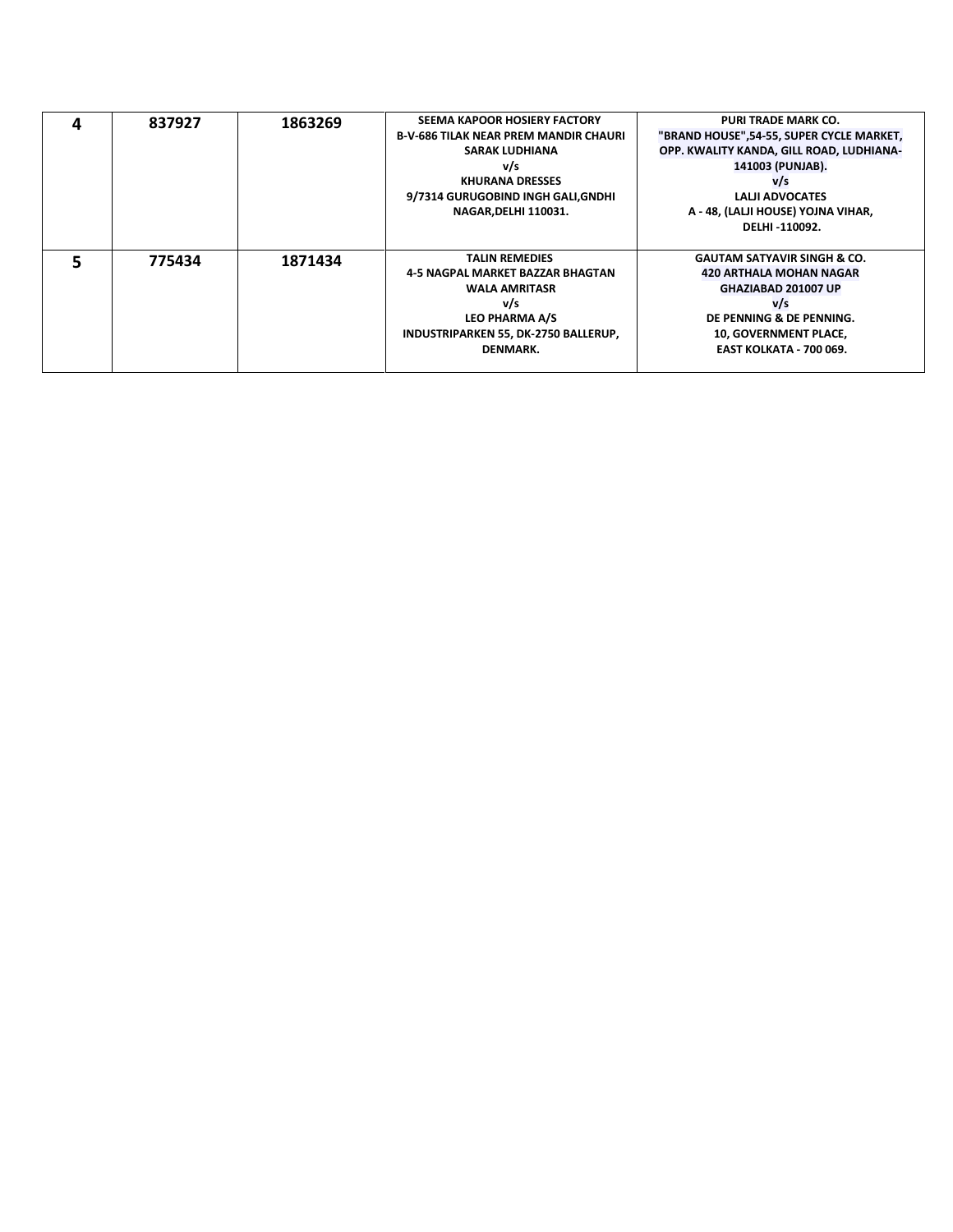



 **011-28031838 011-28032406 Fax no. 28032381**

**GOVERNMENT OF INDIA MINISTRY OF COMMERCE & INDUSTRY Plot No.32, Sector – 14, Dwarka NEW DELHI - 110078.**

#### **NAME OF HEARING OFFICER: SH. SACHIN SHARMA DEPUTY REGISTRAR**

**TIME: 11:00 AM. DATE: 16/12/2021** 

# **CAUSE LIST**

**S.No OPPOSITION NO. APPLICATION NO. NAME OF PARTIES NAME OF REPRESENTATIVE. 1 1970464 PARBAT COMPRESSORS**<br>
1ST CIRCULAR ROAD BEHIND ASHOKA PLAZA **ROHTAK HARYANA v/s PRABHAT ENGINEERING CORPORATION BEHIND GAUSHALA, PHAGWARA, PB. LEX CURE 204 KRISHNA TOWER-2 POCKET-7 PLOT NO-1 SECTOR-12 DWARKA NEW DELHI-75 v/s ARORA REGISTRATION SERVICE. 1158, BAZAR KANAK MANDI, AMRITSAR - 143 006, PUNJAB. 2 829579 1821687 EDAXIS SYSTEMS INDIA PVT. LTD SUITE 62 TOWER 2, G.C. EMERALD HEIGHTS, RAMPRASHTHA GREENS VAISHALI SEC-7, GHAZIABAD U.P v/s AXIS AB EMDALAVAGEN 14, S-223 69 LUND SWEDEN MEENU SHARMA GOSWAMI MSGIP, ADVOCATES AND IP ATTORNEYS B-895, GROUND FLOOR, DTDC COURIER STREET, PALAM EXTENSION, SECTOR-7, DWARKA, NEW DELHI 110077 v/s FIDUS LAW CHAMBERS G - 165, 1ST FLOOR, SECTOR-63 NOIDA-201301, U.P. 3 1866450 1870686 1866450 NEW SWAN ENTERPRISES (REGD.)**<br>
PLOT NO. 622, INDUSTRIAL AREA "B", LUDHIANA-**141003 (PB) v/s SWAN MECHANICAL WORKS MOONGPHALI MANDI MILLER GANJ LUDHIANA-141003 PURI TRADE MARK CO. "BRAND HOUSE",54-55, SUPER CYCLE MARKET, OPP. KWALITY KANDA, GILL ROAD, LUDHIANA-141003 (PUNJAB). v/s MAHTTA & CO. 43 - B/3, MAHTTA HOUSE,UDHAM SINGH NAGAR, LUDHIANA - 141 001, (PUNJAB). 4 830904 1852819 HOLLISTER INCORPORATED 2000 HOLLISTER DRIVE LIBERTYVILLE ILLINOIS 60048 USA. V/S SUSHMA BERLIA S 361, PANCHSHILA PARK, NEW DELHI 110 007 LEX ORBIS. 709/710,TOLSTOY HOUSE, 15-17, TOLSTOY MARG, NEW DELHI - 110 001. V/S MANOJ G. MENDA, ADVOCATE. 6/7, SORAB BHARUCHA ROAD, COLABA, MUMBAI - 400 005.**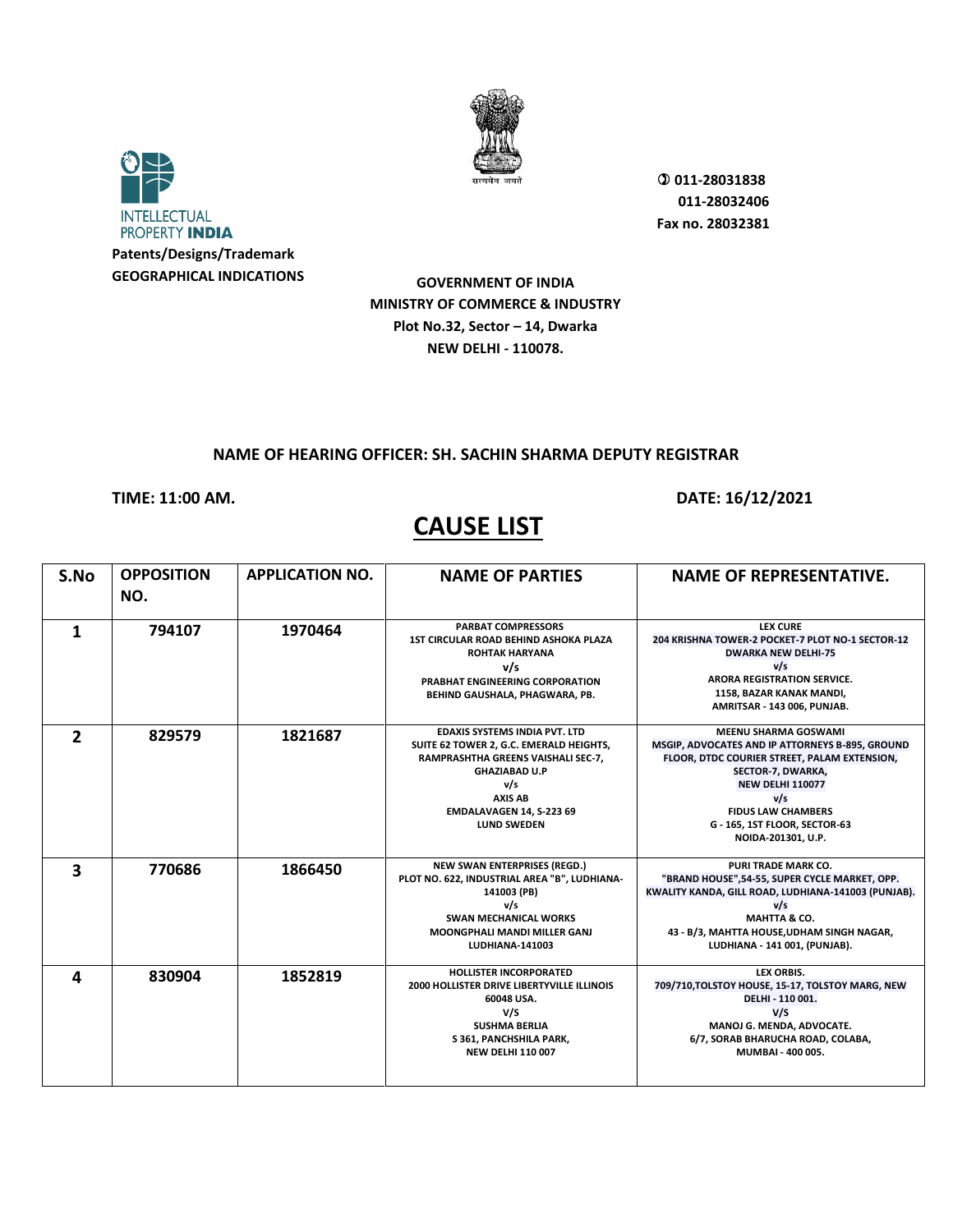|  | 771651 | 1853945 | WARYAM SINGH PATWINDER SINGH                | <b>MAHTTA &amp; CO.</b>                       |
|--|--------|---------|---------------------------------------------|-----------------------------------------------|
|  |        |         | CLOTH MERCHANTS. PARTAP BAZAR. CHHEHARTA.   | 43 - B/3, MAHTTA HOUSE,UDHAM SINGH NAGAR,     |
|  |        |         | <b>AMRITSAR-143105 (PB.)</b>                | LUDHIANA - 141 001, (PUNJAB).                 |
|  |        |         | V/S                                         | V/S                                           |
|  |        |         | <b>GURU NANAK CLOTH HOUSE ALSO KNOWN AS</b> | <b>HANDA ASSOCIATES</b>                       |
|  |        |         | NAMDHARIAN DI HATTI                         | G.T. ROAD. NEAR BECO. BATALA - 143 505. (PB.) |
|  |        |         | <b>PARTAP BAZAR CHHEHARTA-143105</b>        |                                               |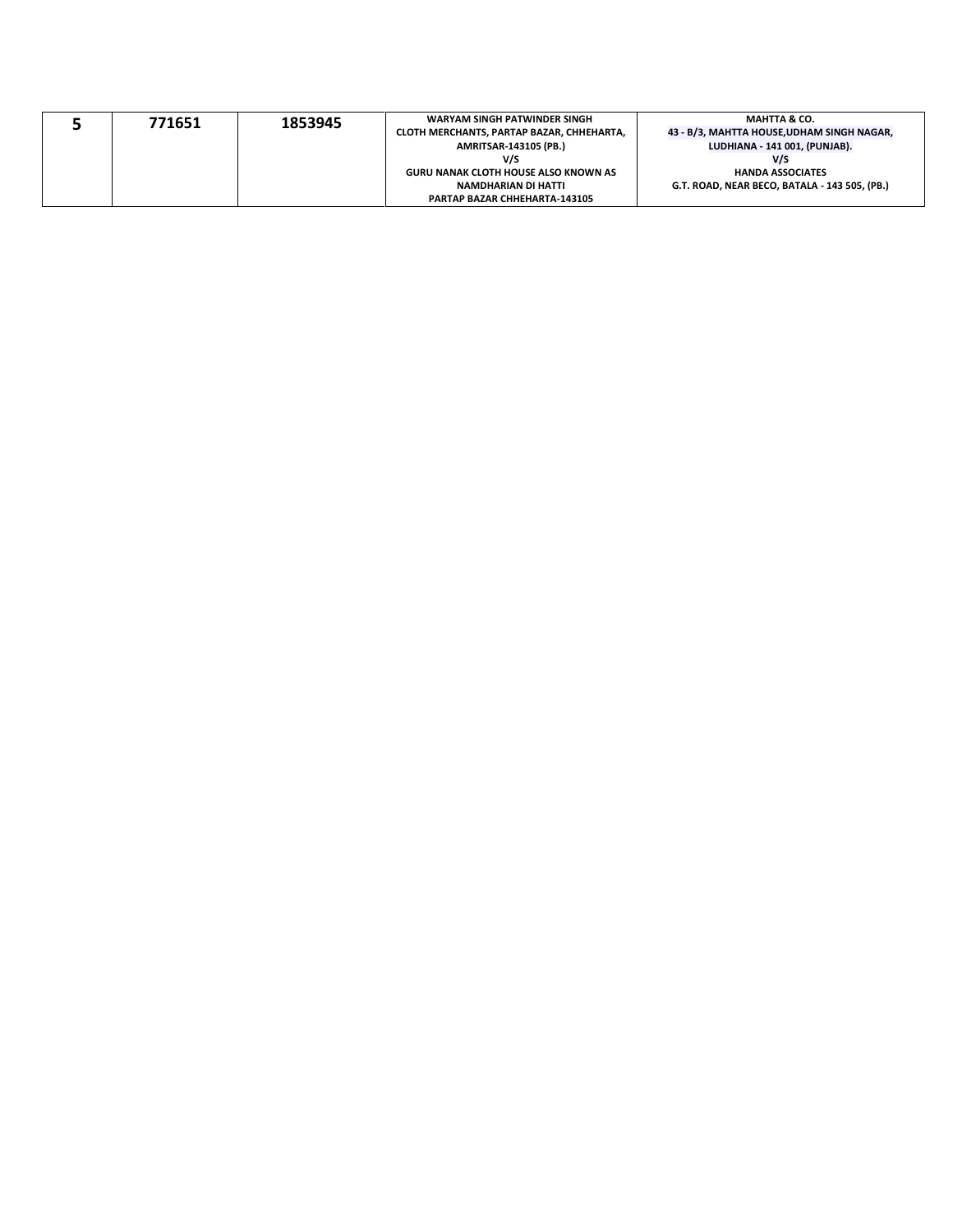



**GEOGRAPHICAL INDICATIONS**

 **011-28031838 011-28032406 Fax no. 28032381**

**GOVERNMENT OF INDIA MINISTRY OF COMMERCE & INDUSTRY Plot No.32, Sector – 14, Dwarka NEW DELHI - 110078.**

#### **NAME OF HEARING OFFICER: SH. SACHIN SHARMA DEPUTY REGISTRAR**

**TIME: 11:00 AM. DATE: 20/12/2021** 

# **CAUSE LIST**

**S.No OPPOSITION NO. APPLICATION NO. NAME OF PARTIES NAME OF REPRESENTATIVE. 1 1852374 OMEGA INTERNATIONAL**<br>
497B/1 SHASTRI COLONY ROAD OLD FARIDABAD **v/s HASHAM MANJI PADAMSHI SURMA WALLA MULJI JETHA CLOTH MARKET, ZAVERI BAZAR, MUMBAI - 400002 DEEPIKA TRADE MARKS CO. 32, II ND FLOOR, NEELAM FLYOVER, N.I.T. PO. BOX NO. -29, FARIDABAD -121 001. v/s R.K. DEWAN & CO. PODAR CHAMBERS, S.A. BRELVI ROAD, FORT, MUMBAI - 400 001. 2 1852338 NITIN JINDAL 1852338 NITIN JINDAL 14, NEW GAGANDEEP COLONY CHANDAN NAGAR HISAR HARYANA v/s S.B. INDUSTRIES 45/24, MAIN BAWANA ROAD, PRAHALADPUR INDUSTRIAL COMPLEX, DELHI - 110042 LALJI ADVOCATES A - 48, (LALJI HOUSE) YOJNA VIHAR, DELHI -110092. v/s MANGLA REGISTRATION SERVICE. 1961, KATRA SHAHN-SHAHI, CHANDNI CHOWK, DELHI - 110 006. 3 780035 1856958 RECKITT & COLMAN (OVERSEAS) LTD DANSOM LANE HULL HU8 7DS U.K V/S MICRO LABS LIMITED NO. 27, RACE COURSE ROAD, BANGLORE - 560 001 LALL LAHIRI AND SALHOTRA. PLOT NO. B-28, SECTOR - 32, INSTITUTIONAL AREA, GURGAON - 122 001, HARYANA. V/S V. RAVI, ADVOCATE. AP.1396, 31ST STREET, VI SECTOR, K.K. NAGAR, CHENNAI - 600 078. 4 846610 2002438 M/S PRAHLAD & COMPNAY RAILWAY ROAD KAIMGANJ DISTT FARRUKHABAD UP V/S SATISH CHANDRA PRAHLAD NARAIN RAILWAY ROAD, KAIMGANJ, DISTT. FARRUKHABAD (U.P.) DELHI REGISTRATION SERVICES 85/86, GADODIA MARKET, KHARI BAOLI, DELHI - 110 006 V/S P. K. ARORA TAJ TRADE MARKS PVT. LTD, 110 ANAND VRINDAVAN SANJAY PLACE AGRA(U.P) 5 846609 2002437 M/S PRAHLAD & COMPNAY RAILWAY ROAD KAIMGANJ DISTT FARRUKHABAD UP V/S SATISH CHANDRA PRAHLAD NARAIN RAILWAY ROAD, KAIMGANJ, DISTT. FARRUKHABAD (U.P.) DELHI REGISTRATION SERVICES 85/86, GADODIA MARKET, KHARI BAOLI, DELHI - 110 006 V/S P. K. ARORA TAJ TRADE MARKS PVT. LTD, 110 ANAND VRINDAVAN SANJAY PLACE AGRA(U.P)**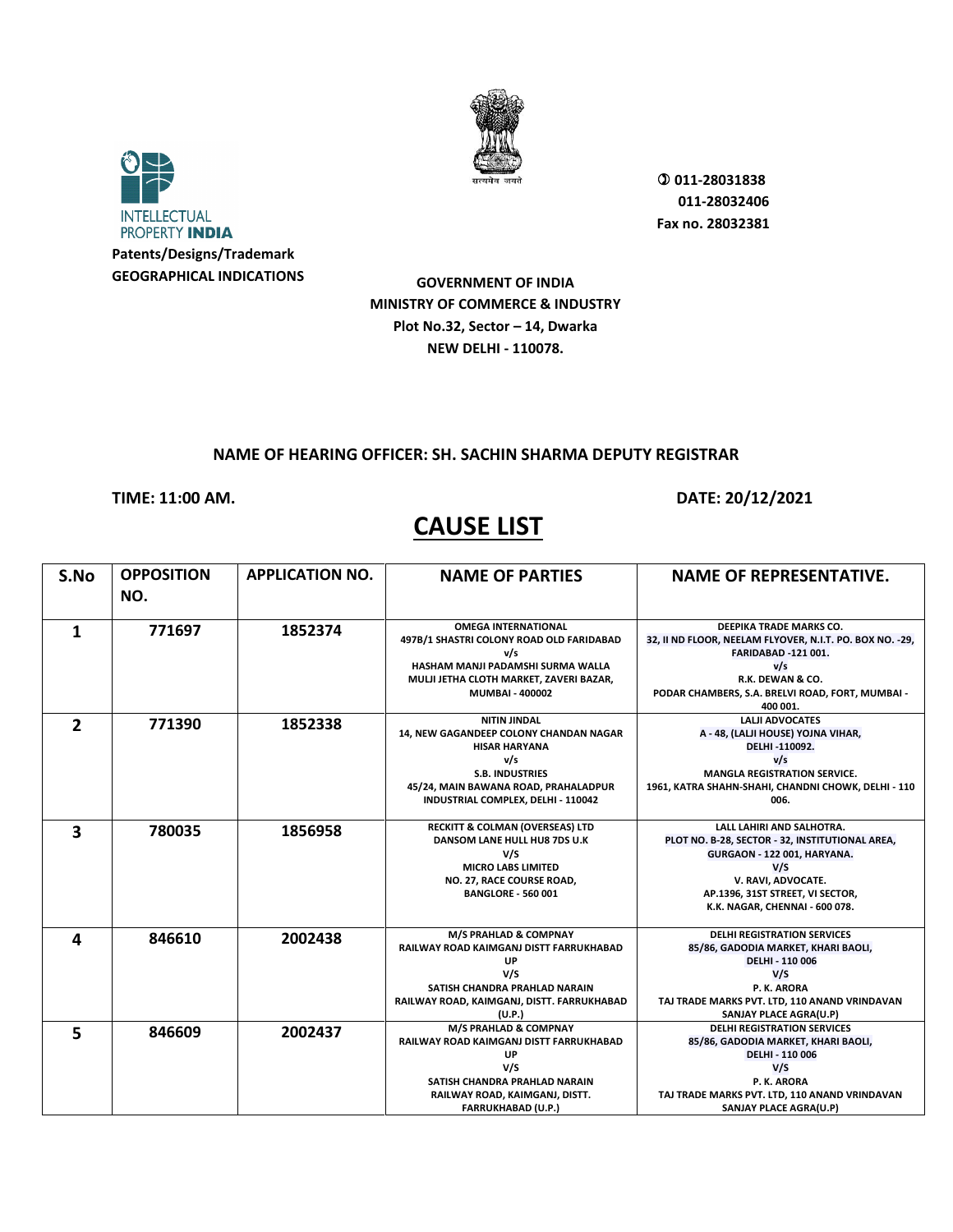



**GOVERNMENT OF INDIA MINISTRY OF COMMERCE & INDUSTRY Plot No.32, Sector – 14, Dwarka NEW DELHI - 110078.**

#### **NAME OF HEARING OFFICER: SH. SACHIN SHARMA DEPUTY REGISTRAR**

**TIME: 11:00 AM. DATE: 21/12/2021** 

| S.No                    | <b>OPPOSITION</b><br>NO/RECT.NO | <b>APPLICATION NO.</b> | <b>NAME OF PARTIES</b>                                                                                                                                                          | <b>NAME OF REPRESENTATIVE.</b>                                                                                                                                                                                 |
|-------------------------|---------------------------------|------------------------|---------------------------------------------------------------------------------------------------------------------------------------------------------------------------------|----------------------------------------------------------------------------------------------------------------------------------------------------------------------------------------------------------------|
| 1                       | 261657                          | 1132338                | <b>ANAND CHILDRENWEAR</b><br>D-95, OKHLA PHASE I, NEW DELHI.<br>v/s<br><b>GARAGE INTERNATIONAL LUX SARL</b><br>1, ALLEE SCHEFFER L-2520 LUXEMBOURG                              | <b>ANAND CHILDRENWEAR</b><br>D-95, OKHLA PHASE I, NEW DELHI.<br>v/s<br><b>KOCHHAR &amp; CO</b><br>17TH FLOOR, NIRMAL BLDG., NARIMAN POINT,<br>MUMBAI-400021.                                                   |
| $\overline{2}$          | 748831                          | 1425704                | <b>KRBL Limited</b><br>5190, Lahori Gate, Delhi-110006.<br>v/s<br><b>SUNSTAR OVERSEAS LTD.</b><br>40KM STONE, G.T.K. ROAD, BAHALGARH, SONEPAT,<br>HARYANA.                      | <b>DELHI REGISTRATION SERVICES</b><br>85/86, GADODIA MARKET, KHARI BAOLI, DELHI - 110 006<br>V/S<br><b>AMARJIT &amp; ASSOCIATES.</b><br>SUITE 404, LAW ARCADE, 18, - PUSA ROAD,<br><b>NEW DELHI - 110 005.</b> |
| $\overline{\mathbf{3}}$ | 748505                          | 1425704                | <b>KRBL Limited</b><br>5190, Lahori Gate, Delhi-110006.<br>V/s<br>VIKRAM ROLLER FLOUR MILLS (P) LTD.<br><b>B-71 &amp; 2, LAWREANCE ROAD INDUSTRIAL AREA</b><br><b>NEW DELHI</b> | <b>DELHI REGISTRATION SERVICES</b><br>85/86, GADODIA MARKET, KHARI BAOLI, DELHI - 110 006<br>V/S<br><b>MANGLA REGISTRATION SERVICE.</b><br>1961, KATRA SHAHN-SHAHI, CHANDNI CHOWK,<br>DELHI - 110 006.         |
| 4                       | 748832                          | 1425703                | <b>KRBL Limited</b><br>5190, Lahori Gate, Delhi-110006.<br>v/s<br><b>SUNSTAR OVERSEAS LTD.</b><br>40KM STONE, G.T.K. ROAD, BAHALGARH,<br>SONEPAT, HARYANA.                      | <b>DELHI REGISTRATION SERVICES</b><br>85/86, GADODIA MARKET, KHARI BAOLI, DELHI - 110 006<br>V/S<br><b>AMARJIT &amp; ASSOCIATES.</b><br>SUITE 404, LAW ARCADE, 18, - PUSA ROAD,<br>NEW DELHI - 110 005.        |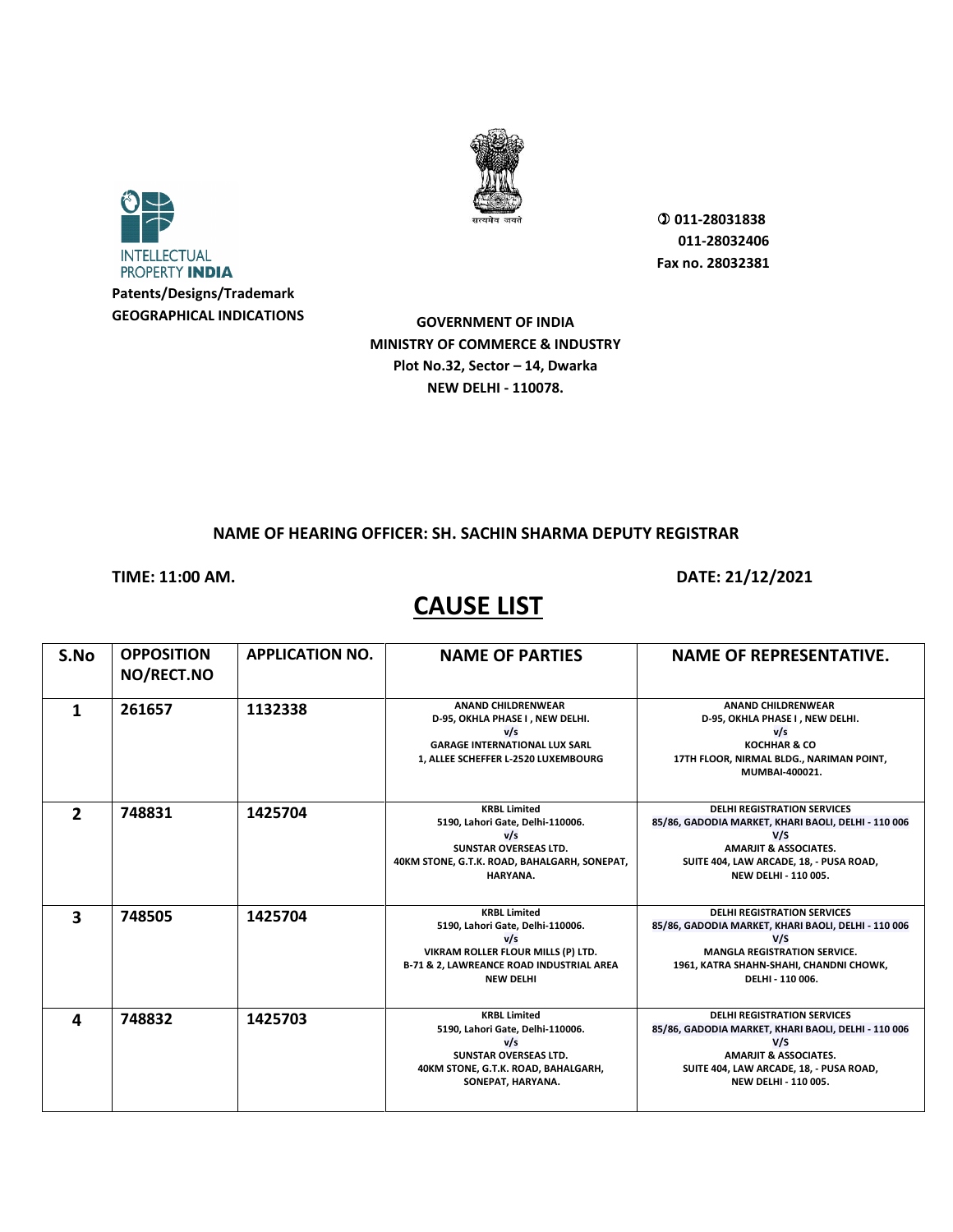|   | 729521 | 1465638 | ARORA FOODS (INDIA)<br>B-3, UDYOG PURAM, PARTA PUR, DELHI ROAD,<br>MEERUT, U.P.<br>V/S<br>G.D. FOODS MFG. (INDIA) PVT. LTD.<br>GOVERDHAN TOWER, 5A/34, TILAK NAGAR, NEW<br>DELHI - 110 018. | <b>DWARKA TRADE MARK CO.</b><br>245, GF(MIG), SEC-17, POCKET -B, PHASE 2, DWARKA, NEW<br><b>DELHI</b><br>V/S<br><b>VIDHANI TRADE MARKS CO.</b><br>11/12, UGF, P.N. BANK BUILDING, WEST PATEL NAGAR, N.<br>DELHI-8. |
|---|--------|---------|---------------------------------------------------------------------------------------------------------------------------------------------------------------------------------------------|--------------------------------------------------------------------------------------------------------------------------------------------------------------------------------------------------------------------|
| 6 | 797866 | 1509288 | <b>SURINDERA TEA TRADERS</b><br><b>GURDWARA CHOWK, MANSA PB</b><br>v/s<br><b>V.R. INDUSTRIES PVT LTD</b><br>155 SECTOR 8 IMT MANESAR GURGAON 122050                                         | <b>MAHTTA &amp; CO.</b><br>43 - B/3, MAHTTA HOUSE, UDHAM SINGH NAGAR,<br>LUDHIANA - 141 001, (PUNJAB).<br>v/s<br>ANEJA & ANEJA, ADVOCATES<br>C-60, JANGPURA EXTN. NEW DELHI-14                                     |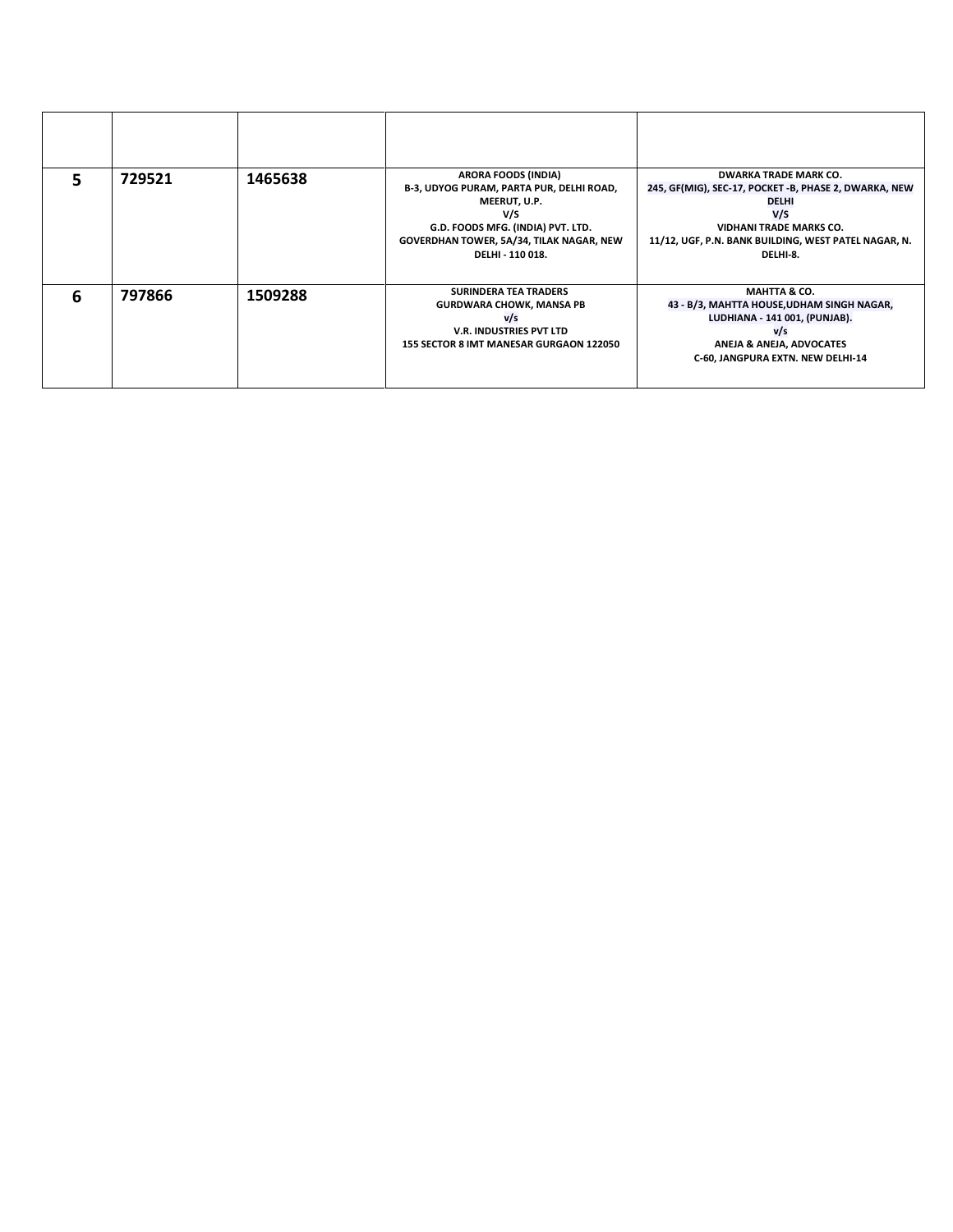

**GOVERNMENT OF INDIA MINISTRY OF COMMERCE & INDUSTRY Plot No.32, Sector – 14, Dwarka NEW DELHI - 110078.**

**NAME OF HEARING OFFICER: SH. SACHIN SHARMA DEPUTY REGISTRAR**

**TIME: 11:00 AM. DATE: 22/12/2021** 

| S.No | <b>OPPOSITION</b><br>NO. | <b>APPLICATION NO.</b> | <b>NAME OF PARTIES</b>                                                                                                                                                                                                                                                                 | <b>NAME OF REPRESENTATIVE.</b>                                                                                                                                                                                                  |
|------|--------------------------|------------------------|----------------------------------------------------------------------------------------------------------------------------------------------------------------------------------------------------------------------------------------------------------------------------------------|---------------------------------------------------------------------------------------------------------------------------------------------------------------------------------------------------------------------------------|
|      | 768407                   | 1656089                | PARIJAT INDUSTRIES (INDIA) PVT LTD<br>M-77 JIND FLOOR M-BLOCK MKT G.K-II<br><b>NEW DELHI-110048</b><br>v/s<br>UNITED PHOSPHORUS LIMITED<br>UNIPHOS HOUSE, MADHU PARK, KHAR (W),<br><b>MUMBAI 400 050</b>                                                                               | ASHOKA & CO.<br>4, CENTRAL LANE, BENGALI MARKET,<br><b>NEW DELHI - 110 001.</b><br>v/s<br><b>VISHESH &amp; ASSOCIATES.</b><br>2, 3 RD FLOOR, YESHWANT CHAMBERS, 18 - B, BHARUCHA<br>MARG, KALAGHODA, FORT,<br>MUMBAI - 400 023. |
|      | 817534                   | 1974633                | <b>MAPLE LODGE FARMS LTD.</b><br>8301 WINSTON CHURCHILL BLVD., BRAMPTON,<br>ONTARIO, L6Y 0A2, CANADA<br>v/s<br><b>MAPLE GOURMET AND INDUSTRIES PVT. LTD.</b><br>5,6, SAMIKARAN PLOT NO. 34/B-TPS V SATHE<br>WADI, SANT JANABHAI ROAD, VILE PARLE (EAST),<br>MUMBAI-400057, MAHARASHTRA | <b>K &amp; S PARTNERS</b><br>B K HOUSE, PLOT NO. 109, SECTOR-44, HUDA, GURGAON,<br>HARYANA, INDIA<br>V/s<br>Y. J. TRIVEDI & CO.<br>YAGNAJYOT, OPP. KASHIRAM AGRAWAL HALL,<br>POLYTECHNIC, AHMEDABAD 380 015                     |

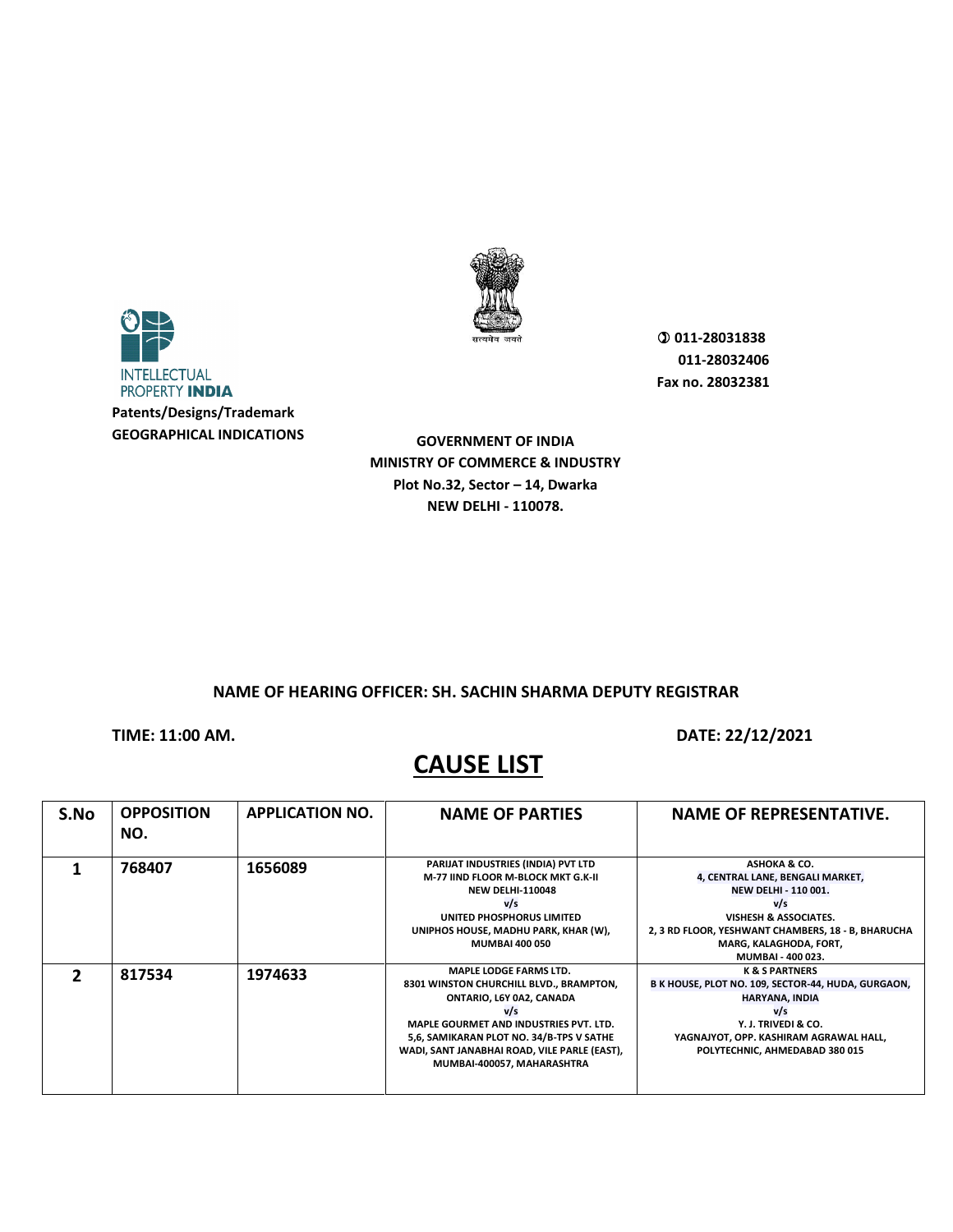| 3 | 835628 | 1927670 | <b>QUEST DIAGNOSTICS INVESTMENTS LLC</b>                                            | LALL LAHIRI AND SALHOTRA.                              |
|---|--------|---------|-------------------------------------------------------------------------------------|--------------------------------------------------------|
|   |        |         | 2711 Centerville Road, Suite 400, Wilmington,                                       | PLOT NO. B-28, SECTOR - 32, INSTITUTIONAL AREA,        |
|   |        |         | Delaware 19808                                                                      | GURGAON - 122 001, HARYANA.                            |
|   |        |         | v/s                                                                                 | V/S                                                    |
|   |        |         | <b>LUPIN LIMITED</b>                                                                | M/S. V.A. ASSOCIATES                                   |
|   |        |         | 159, C.S.T. ROAD, KALINA, SANTACRUZ, EAST,                                          | 204, Pratik Avenue, 2nd Floor, Nehru Road, Vile Parle  |
|   |        |         | <b>MUMBAI 400098</b>                                                                | (East), Mumbai-400 057.                                |
| 4 | 776381 | 1921972 | <b>MR. ASHWINI KUMAR RAI</b>                                                        | <b>INDIA LAW OFFICES</b>                               |
|   |        |         | A-3 302 KRISHNA APRA GARDENS INDIRAPURAM                                            | D-19 (GF) SOUTH EXTENSION-1                            |
|   |        |         | NEW SHILPA MALL GHAZIABAD 201010 U.P                                                | <b>NEW DELHI-49 INDIA</b>                              |
|   |        |         | v/s                                                                                 | V/S                                                    |
|   |        |         | APAR CORPORATION PVT. LTD.                                                          | DE PENNING & DE PENNING                                |
|   |        |         | APAR HOUSE, CORPORATE PARK, SION-TROMBAY                                            | 1 SILVER OAK AVENUE DLF PHASE-I,                       |
|   |        |         | ROAD, CHEMBUR, MUMBAI--400 071                                                      | <b>GURGAON-122002</b>                                  |
|   |        |         |                                                                                     |                                                        |
|   |        |         | <b>SUDHA GUPTA</b>                                                                  | <b>VIPAN JAIN.</b>                                     |
| 5 | 761428 | 1654679 | A-172, MEERA BAGH, PASCHIM VIHAR, DELHI-                                            | T-2475, 2ND FLOOR, SUBHASH NAGAR, OPP. GALI NO. 8,     |
|   |        |         | 110087                                                                              | NAIWALA, KAROL BAGH NEW DELHI-110005.                  |
|   |        |         | v/s                                                                                 | v/s                                                    |
|   |        |         | <b>AUSTIN NICHOLS &amp; CO. INCORPORATED</b>                                        | <b>INTTL ADVOCARE.</b>                                 |
|   |        |         | 777, WESTCHESTER AVENUE, WHITE PLAINS, NEW                                          | F-252, WESTERN AVENUE, SAINIK FARMS,                   |
|   |        |         | YORK 10604, USA.                                                                    | <b>NEW DELHI - 110 062.</b>                            |
|   |        |         |                                                                                     |                                                        |
|   |        |         |                                                                                     |                                                        |
| 6 | 771630 | 1656087 | PARIJAT INDUSTRIES (INDIA) PVT LTD<br>M-77 JIND FLOOR M-BLOCK MKT G.K-II NEW DELHI- | ASHOKA & CO.<br>4, CENTRAL LANE, BENGALI MARKET,       |
|   |        |         | 110048                                                                              | <b>NEW DELHI - 110 001.</b>                            |
|   |        |         |                                                                                     | v/s                                                    |
|   |        |         | V/s<br><b>MARTIN &amp; HARRIS PVT.LTD.</b>                                          |                                                        |
|   |        |         |                                                                                     | MANOJ G. MENDA, ADVOCATE.                              |
|   |        |         | APEEJAY CHAMBERS, WALLACE STREET, FORT,<br>MUMBAI-400001.                           | 6/7, SORAB BHARUCHA ROAD, COLABA,<br>MUMBAI - 400 005. |
|   |        |         |                                                                                     |                                                        |
|   |        |         |                                                                                     |                                                        |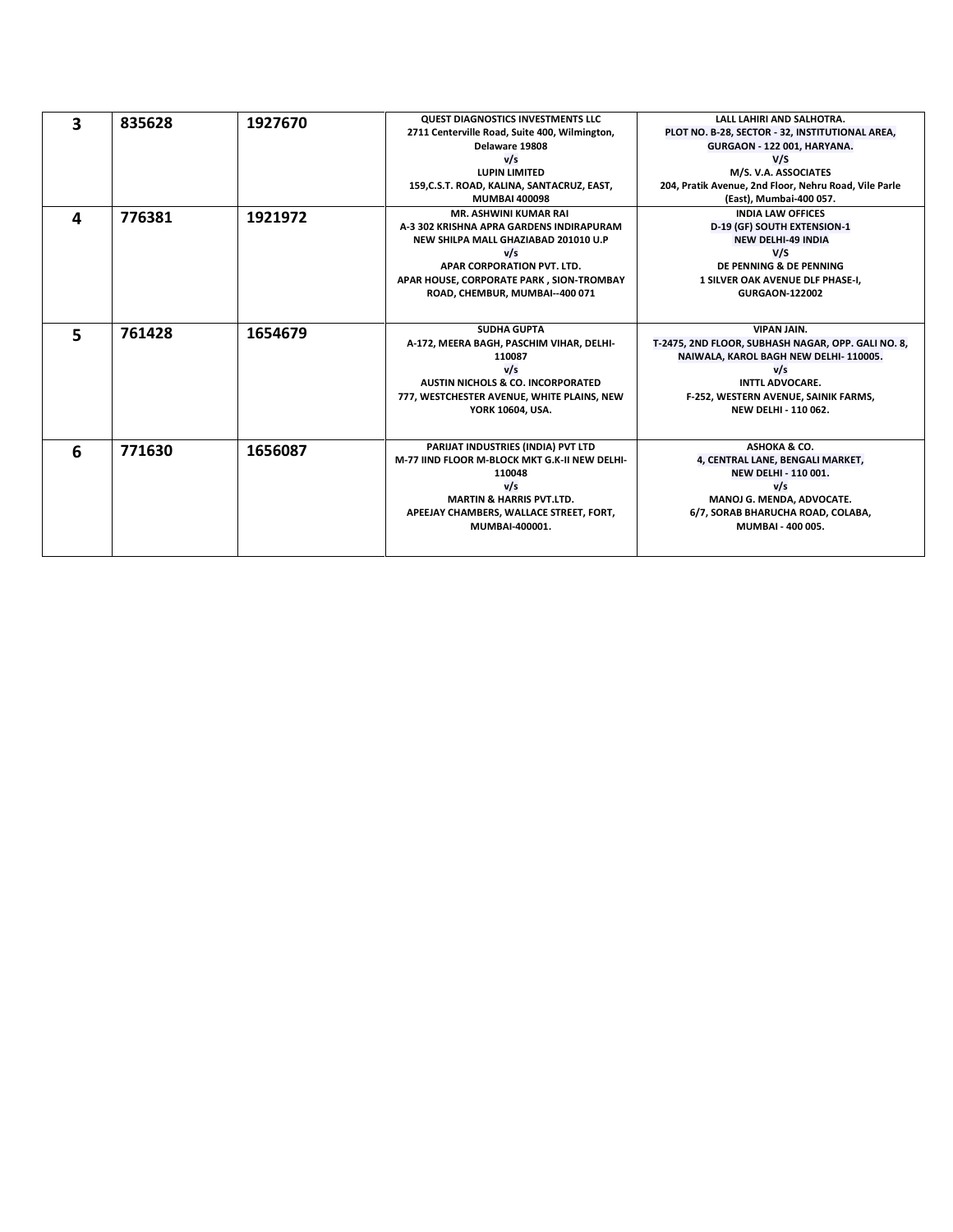



**Patents/Designs/Trademark GEOGRAPHICAL INDICATIONS**

**GOVERNMENT OF INDIA MINISTRY OF COMMERCE & INDUSTRY Plot No.32, Sector – 14, Dwarka NEW DELHI - 110078.**

#### **NAME OF HEARING OFFICER: SH. SACHIN SHARMA DEPUTY REGISTRAR**

#### **TIME: 11:00 AM. DATE: 23/12/2021**

| S.No                    | <b>OPPOSITION</b> | <b>APPLICATION NO.</b> | <b>NAME OF PARTIES</b>                                                                                                                                                                                                                                                               | <b>NAME OF REPRESENTATIVE.</b>                                                                                                                                                                                                                                         |
|-------------------------|-------------------|------------------------|--------------------------------------------------------------------------------------------------------------------------------------------------------------------------------------------------------------------------------------------------------------------------------------|------------------------------------------------------------------------------------------------------------------------------------------------------------------------------------------------------------------------------------------------------------------------|
| 1                       | 777151            | 1659707                | ABS REMEDIES PVT. LTD.<br>214, VARDHAMAN TOWER, PREET VIHAR,<br>COMMUNITY CENTRE, DELHI - 110 092.<br>v/s<br>ALKEM LABORATORIES LTD.<br>INTER ALIA, ALKEM HOUSE, SENAPATI BAPAT<br>MARG, LOWER PAREL, MUMBAI-13                                                                      | <b>SARASWAT &amp; CO.</b><br>84, NATRAJPURAM, KAMLA NAGAR,<br>AGRA-282005 (U.P.)<br>v/s<br>VISHESH AND ASSOCIATES<br>301/302, A-WING, 3RD FLOOR, SHAHEEN CHAMBERS,<br>DAWOOD BAUG, OPP. PEARL HERITAGE, ANDHERI (WEST),<br>MUMBAI - 400 058.                           |
| $\overline{2}$          | 810795            | 1659230                | <b>ELPAR ELECTRICALS PVT LTD</b><br>A-16 MANGOL PURI INDUSTRIAL AREA PHASE-II<br><b>NEW DELHI</b><br>v/s<br>PARAGON TEXTILE MILLS PVT.LTD<br>I-11/12 PARAGON CONDOMINIUM PANDURANG<br><b>BUDHKAR MARG WORLI MUMBAI 400013</b>                                                        | <b>GLOBAL TRADE MARK BUREAU</b><br>SECTOR C, POCKET 8, 8414, VASANT KUNJ, NEW DELHI-70<br>V/S<br>R.K. DEWAN & CO.<br>78, PODAR CHAMBERS, S.A. BRELVI ROAD,<br>FORT, MUMBAI - 400 001                                                                                   |
| $\overline{\mathbf{3}}$ | 742497            | 1473766                | M/S NESTOR PHARMACEUTICALS LTD.,<br>GL.- 5, ASHOKA ESTATE. 24. BARAKHAMBA ROAD,<br><b>NEW DELHI-110001.</b><br>v/s<br><b>ABBOTT LABORATORIES</b><br>100 ABBOTT PARK ROAD, ABBOTT PARK, ILLINOIS<br>60064-6050, U.S.A.                                                                | <b>ASHOKA TRADE MARKS CO.</b><br>4, CENTRAL LANE, BENGALI MARKET,<br><b>NEW DELHI-110001.</b><br>v/s<br><b>RNA, IP ATTORNEYS</b><br>401-402, 4TH FLOOR, SUNCITY SUCCESS TOWER, SEC-65,<br>GOLF COURSE EXTENSION ROAD, GURGAON-122005<br><b>NATIONAL CAPITAL REGION</b> |
| 4                       | 844039            | 1770756                | LEEFORD HEALTHCARE LIMITED<br>LEO HOUSE, OPP. ST. JOSEPH SCHOOL, SHAHEED<br>BHAGAT SINGH NAGAR, DHANDRA ROAD, DUGRI,<br>LUDHIANA (PB)<br>v/s<br>ALKEM LABORATORIES LTD.<br>"ALKEM HOUSE", DEVASHISH, ADJ. TO MATULYA<br>CENTRE, SENAPATI BAPAT MARG, LOWER PAREL,<br>MUMBAI-400 013. | KOCHHAR & CO<br>11TH FLOOR TOWER A, DLF TOWERS JASOLA JASOLA<br><b>DISTRICT CENTER NEW DELHI-25</b><br>V/s<br><b>VISHESH AND ASSOCIATES</b><br>301/302, A-WING, 3RD FLOOR, SHAHEEN CHAMBERS,<br>DAWOOD BAUG, OPP. PEARL HERITAGE, ANDHERI (WEST),<br>MUMBAI - 400 058. |
| 5                       | 764826            | 1528974                | YINGPAIO ENTERPRISES CO., LTD.<br>2F, NO. 55, JIE YUN RD., SAN CHUNG CITY, TAIPEI<br><b>HSIEN, TAIWAN</b><br>v/s<br>THE COCA-COLA COMPANY<br>ONE COCA-COLA PLAZA, ATLANTA, GEORGIA 30313,<br><b>USA</b>                                                                              | ANAND AND ANAND.<br>B-41, NIZAMUDDIN EAST, NEW DELHI - 110 013.<br>v/s<br><b>LALL &amp; SETHI</b><br>D-17, N.D.S.E.-II NEW DELHI-49                                                                                                                                    |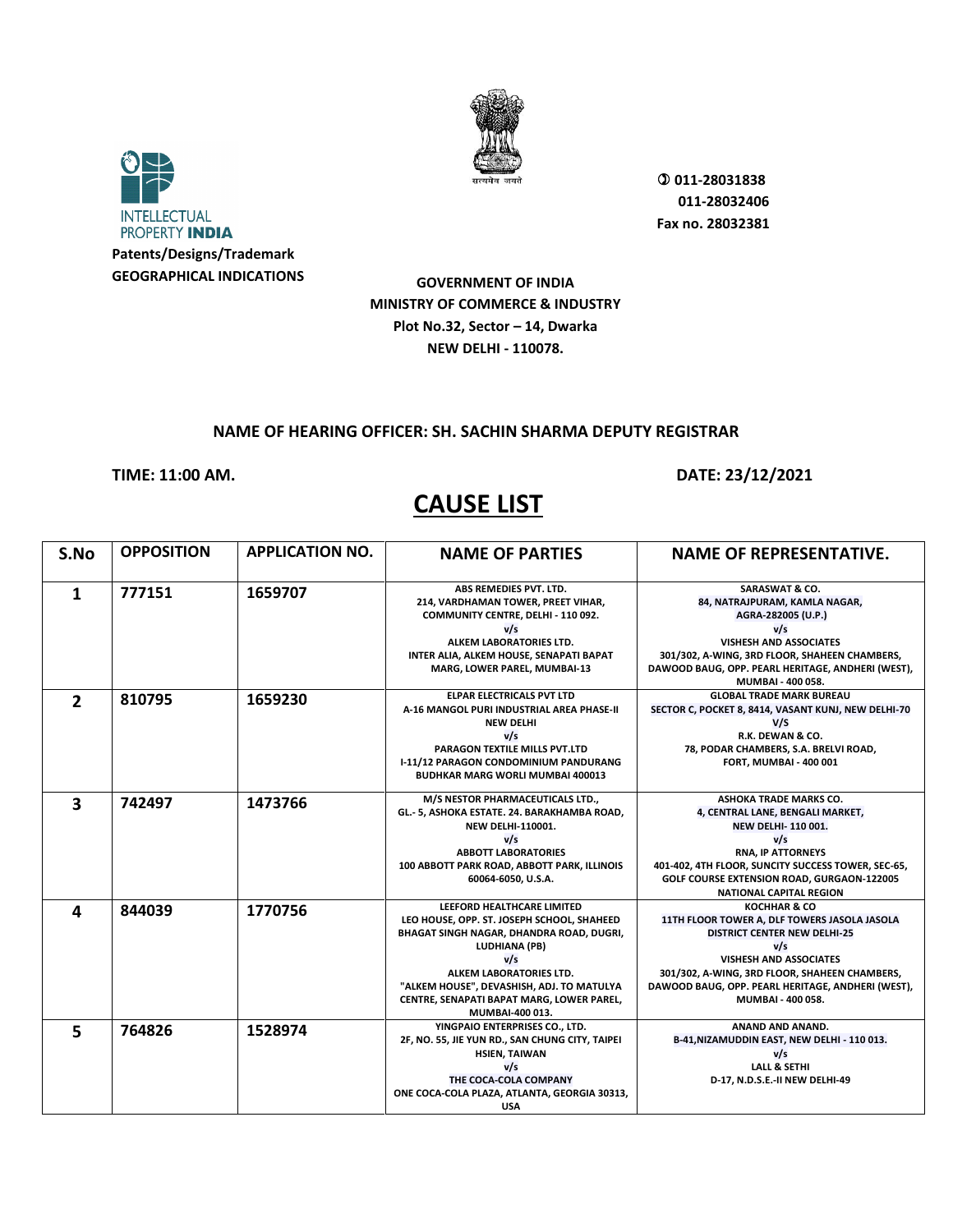



**GOVERNMENT OF INDIA MINISTRY OF COMMERCE & INDUSTRY Plot No.32, Sector – 14, Dwarka NEW DELHI - 110078.**

#### **NAME OF HEARING OFFICER: SH. SACHIN SHARMA DEPUTY REGISTRAR**

**TIME: 11:00 AM. DATE: 27/12/2021** 

| S.No           | <b>OPPOSITION</b><br>NO. | <b>APPLICATION NO.</b> | <b>NAME OF PARTIES</b>                                                  | <b>NAME OF REPRESENTATIVE.</b>                                     |
|----------------|--------------------------|------------------------|-------------------------------------------------------------------------|--------------------------------------------------------------------|
|                | 839584                   | 1714799                | M/S BAJAJ CORP LIMITED<br>221, SOLITARE CORPORATE PARK, 151, M. VASANGI | <b>AEGIS INC</b><br>NARENDRA KUMAR, DHURJATI VERMA, 117, SUPERTECH |
|                |                          |                        | MARG, OPP. APPLE HERITAGE, CHAKALA, ANDHERI<br>(E), MUMBAI 400093       | RESIDENCY, 5/6A VAISHALI, GHAZIABAD, U.P. 201010.<br>V/s           |
|                |                          |                        | V/s                                                                     | <b>WORLDWIDE REGISTRATION BUREAU.</b>                              |
|                |                          |                        | <b>SUNITA JAIN</b>                                                      | 60/30, NEW ROHTAK ROAD, KAROL BAGH,                                |
|                |                          |                        | 17, VEER NAGAR, JAIN COLONY,                                            | <b>NEW DELHI-110005</b>                                            |
|                |                          |                        | DELHI-110027                                                            |                                                                    |
| $\overline{2}$ | 749379                   | 1509676                | <b>DLF LIMITED</b>                                                      | ANAND AND ANAND.                                                   |
|                |                          |                        | DLF CENTRE, SANSAD MARG.                                                | <b>B-41, NIZAMUDDIN EAST,</b>                                      |
|                |                          |                        | <b>NEW DELHI-110001.</b>                                                | NEW DELHI - 110 013.                                               |
|                |                          |                        | v/s                                                                     | v/s                                                                |
|                |                          |                        | <b>RAYMOND APPAREL LIMITED</b>                                          | <b>AZB &amp; PARTNERS.</b>                                         |
|                |                          |                        | NEW HIND HOUSE, NAROTTAM MORARJEE MARG,                                 | <b>EXPRESS TOWERS, 23RD FLOOR, NARIMAN POINT,</b>                  |
|                |                          |                        | BALLARD ESTATE, MUMABI-400001.                                          | MUMBAI - 400 021.                                                  |
| 3              | 769586                   | 1658720                | <b>RAJ LAKSHMI FABRICS.</b>                                             | <b>ARORA REGISTRATION SERVICE.</b>                                 |
|                |                          |                        | 133-134, FIRST FLOOR, R.K.CLOTH MARKET, MOTI                            | 1158, BAZAR KANAK MANDI, AMRITSAR - 143 006,                       |
|                |                          |                        | BAZAR, KATRA AHLUWALIA, AMRITSAR-143 006.,                              | PUNJAB.                                                            |
|                |                          |                        | PUNJAB.<br>v/s                                                          | v/s<br>ARJUN T. BHAGAT & CO.                                       |
|                |                          |                        | <b>GARODIA SYNTEX PVT. LTD.</b>                                         | 6/B SHAHEEN APARTMENT,132 / 1, MODI STREET, POST                   |
|                |                          |                        | 8/12, BHASKAR LANE, FIRST FLOOR, ROOM NO. 15                            | BOX NO. 1865, FORT, MUMBAI - 400 001.                              |
|                |                          |                        | & 16, BHULESHWAR MUMBAI.                                                |                                                                    |
|                |                          |                        | PARAS POLY CAB PRIVATE LIMITED                                          | <b>LALII ADVOCATES</b>                                             |
| 4              | 740825                   | 1653590                | KHASRA NO.40/7/2, MAIN CHOWK, SAMEYPUR                                  | A-48, (LALJI HOUSE) YOJNA VIHAR,                                   |
|                |                          |                        | (BADLI) OPP. ANJAL SWEETS, DELHI-110042                                 | DELHI-110092                                                       |
|                |                          |                        | v/s                                                                     | v/s                                                                |
|                |                          |                        | <b>RAVIN CABLES LIMITED</b>                                             | R.K. DEWAN & CO.                                                   |
|                |                          |                        | 302, AKURTI TRADE CENTRE, 3TH FLOOR, ROAD NO.                           | 78, PODAR CHAMBERS, S.A. BRELVI ROAD,                              |
|                |                          |                        | 7, MIDC, MAROL, ANDHRI, (E) MUMBAI                                      | FORT, MUMBAI - 400 001                                             |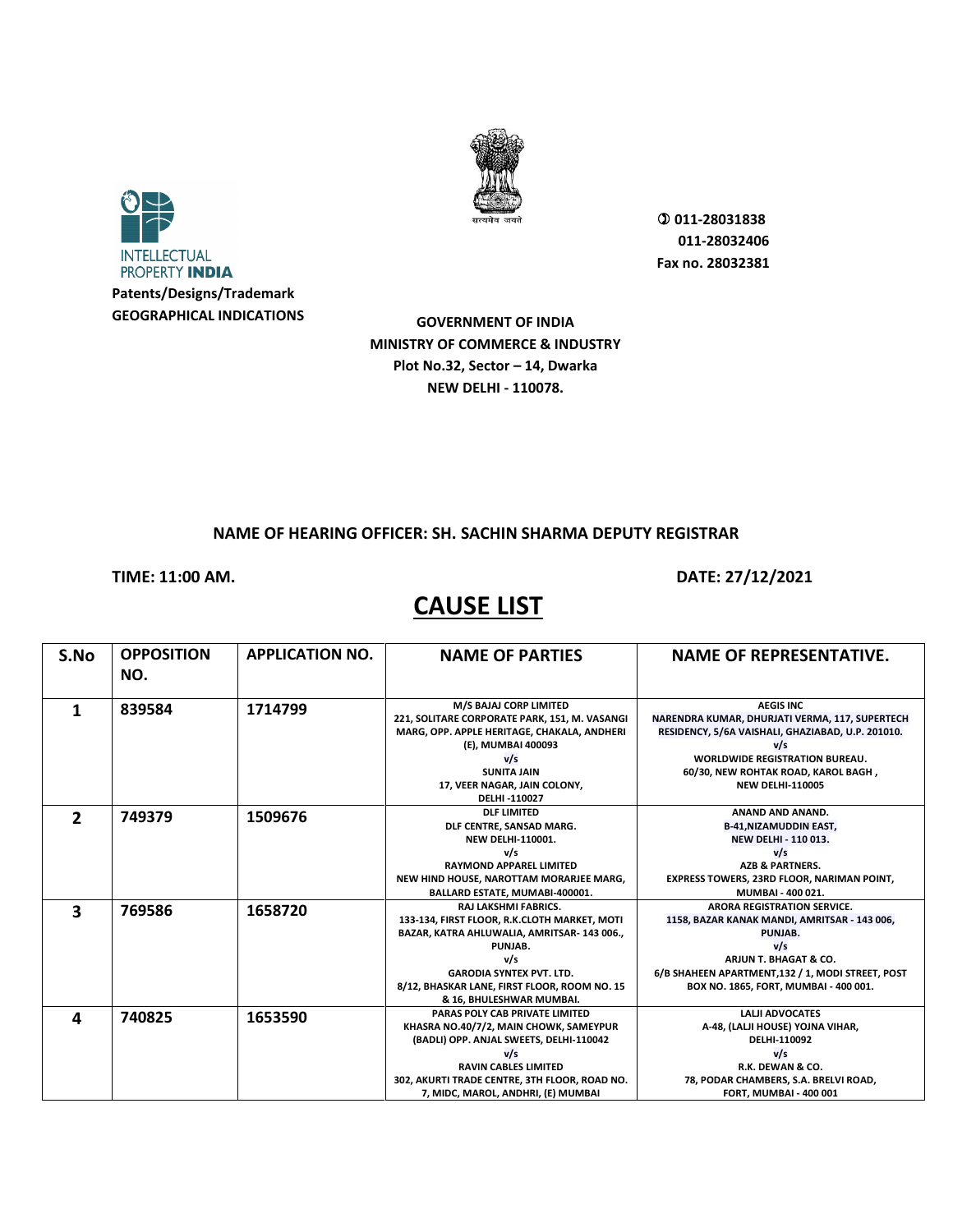|  | 717061 | 1411157                         | <b>BHARAT BHUSHAN GUPTA</b>       | <b>INDIAN TRADE MARKS CO.</b> |
|--|--------|---------------------------------|-----------------------------------|-------------------------------|
|  |        | 21/4, SHAKTI NAGAR DELHI-110007 | 91, CROCKERY MARKET, SADAR BAZAR, |                               |
|  |        |                                 | V/S                               | DELHI - 110 006, INDIA.       |
|  |        |                                 | <b>MEX SWITCHGEARS PVT. LTD.</b>  | v/s                           |
|  |        |                                 | 9TH KILOMETER, PATHANKOT ROAD,    | <b>MADAMSER &amp; CO.</b>     |
|  |        |                                 | JALANDHAR.                        | F-106, ASHOK VIHAR, PHASE-I,  |
|  |        |                                 |                                   | DELHI - 110 052.              |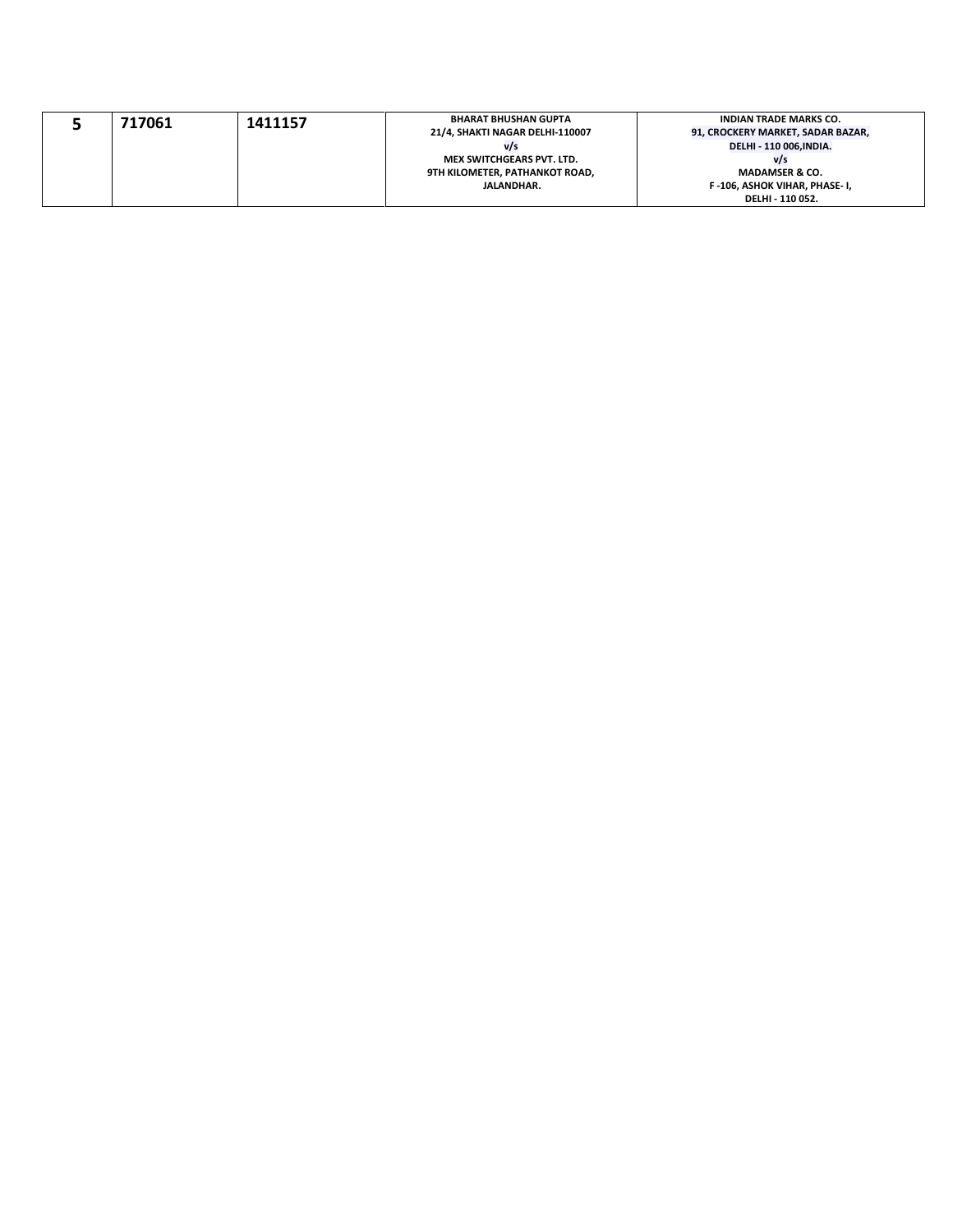



 **011-28031838 011-28032406 Fax no. 28032381**

**GOVERNMENT OF INDIA MINISTRY OF COMMERCE & INDUSTRY Plot No.32, Sector – 14, Dwarka NEW DELHI - 110078.**

#### **NAME OF HEARING OFFICER: SH. SACHIN SHARMA DEPUTY REGISTRAR**

**TIME: 11:00 AM. DATE: 28/12/2021** 

| S.No           | <b>OPPOSITION</b> | <b>APPLICATION NO.</b> | <b>NAME OF PARTIES</b>                                                 | <b>NAME OF REPRESENTATIVE.</b>                                                  |
|----------------|-------------------|------------------------|------------------------------------------------------------------------|---------------------------------------------------------------------------------|
|                | NO.               |                        |                                                                        |                                                                                 |
| 1              | 787435            | 2051402                | <b>SARITA DUGAR</b>                                                    | <b>GOLDFINN TECHNOLOGIES</b>                                                    |
|                |                   |                        | HOUSE NO-91 SECTOR-15A P.O.-NOIDA -201301 UP<br>v/s                    | 78, N.S.C. BOSE ROAD, 1ST FLOOR, KOLKATA 700 040, WEST<br><b>BENGAL, INDIA.</b> |
|                |                   |                        | <b>AROMA AGRO TECH</b>                                                 | V/S                                                                             |
|                |                   |                        | VILLAGE-GARI MULTAN, 103, K.M. STONE,                                  | <b>LALJI ADVOCATES</b>                                                          |
|                |                   |                        | GHARAUNDA, DISTT-KARNAL, HARYANA                                       | A - 48, (LALJI HOUSE) YOJNA VIHAR,                                              |
|                |                   |                        |                                                                        | DELHI-110092.                                                                   |
| $\overline{2}$ | 915623            | 2059356                | M/S BLUE WING EDUCAIONAL SOCIETY                                       | <b>RAHUL RAJPUT.</b>                                                            |
|                |                   |                        | 828 PHASE 3-B1 S.A.S NAGAR MOHALI                                      | B-336, BHAI RANDHIR SINGH NAGAR, LUDHIANA - 141 004                             |
|                |                   |                        | v/s                                                                    | PUNJAB.                                                                         |
|                |                   |                        | SMALL WONDERS EDUCATIONAL AND WELFARE                                  | V/S                                                                             |
|                |                   |                        | <b>SOCIETY</b>                                                         | <b>WORLDWIDE REGISTRATION BUREAU.</b>                                           |
|                |                   |                        | L-301, MODEL TOWN, NR. CHHABRA SWEET,                                  | 60/30, NEW ROHTAK ROAD, KAROL BAGH,                                             |
|                |                   |                        | PANIPAT (HARYANA)                                                      | <b>NEW DELHI-110005</b>                                                         |
| 3              | 857069            | 2094913                | <b>HERBICIDES (INDIA) LTD.</b>                                         | <b>GOLDFINN TECHNOLOGIES</b>                                                    |
|                |                   |                        | <b>13 PRAKASH APARTMENTS 5 ANASARI ROAD</b><br>DARYA GANJ NEW DELHI-02 | 38/4, NABAPALLY, NEAR RANJANNAGAR, P.O-JOKA,<br>KOLKATA 700104, WEST BENGAL     |
|                |                   |                        | V/S                                                                    | V/S                                                                             |
|                |                   |                        | <b>EXXON MOBIL CORPORATION</b>                                         | <b>LALL LAHIRI &amp; SALHOTRA</b>                                               |
|                |                   |                        | 5959 LAS COLINAS BOULEVARD, IRVING, TEXAS                              |                                                                                 |
|                |                   |                        | 75039                                                                  | PLOT.NO. B-28, SECTOR - 32, INSTITUTIONAL AREA,<br>GURGAON - 122 001, HARYANA.  |
|                |                   |                        | <b>HERBICIDES (INDIA) LTD.</b>                                         | <b>GOLDFINN TECHNOLOGIES</b>                                                    |
| 4              | 857068            | 2094911                | <b>13 PRAKASH APARTMENTS 5 ANASARI ROAD</b>                            | 38/4, NABAPALLY, NEAR RANJANNAGAR, P.O-JOKA,                                    |
|                |                   |                        | DARYA GANJ NEW DELHI-02                                                | KOLKATA 700104, WEST BENGAL                                                     |
|                |                   |                        | v/s                                                                    | v/s                                                                             |
|                |                   |                        | <b>EXXON MOBIL CORPORATION</b>                                         | LALL LAHIRI & SALHOTRA                                                          |
|                |                   |                        | 5959 LAS COLINAS BOULEVARD, IRVING,                                    | PLOT.NO. B-28, SECTOR - 32, INSTITUTIONAL AREA,                                 |
|                |                   |                        | <b>TEXAS 75039</b>                                                     | GURGAON - 122 001, HARYANA                                                      |
| 5              | 919657            | 2095932                | MIP METRO GROUP INTELLECTUAL PROPERTY                                  | ANAND AND ANAND.                                                                |
|                |                   |                        | <b>GMBH &amp; CO. KG</b>                                               | <b>B-41,NIZAMUDDIN EAST,</b>                                                    |
|                |                   |                        | <b>METRO STRASSE 1 40235 DUESSELDORF GERMANY</b>                       | <b>NEW DELHI - 110 013.</b>                                                     |
|                |                   |                        | v/s                                                                    | v/s                                                                             |
|                |                   |                        | AHUJA MASALA CO.PVT.LTD.                                               | <b>WORLDWIDE REGISTRATION BUREAU.</b>                                           |
|                |                   |                        | A-10 LSC PADAM NAGAR KISHAN GANJ                                       | 60/30, NEW ROHTAK ROAD, KAROL BAGH,                                             |
|                |                   |                        | <b>NEW DELHI-07</b>                                                    | <b>NEW DELHI-110005</b>                                                         |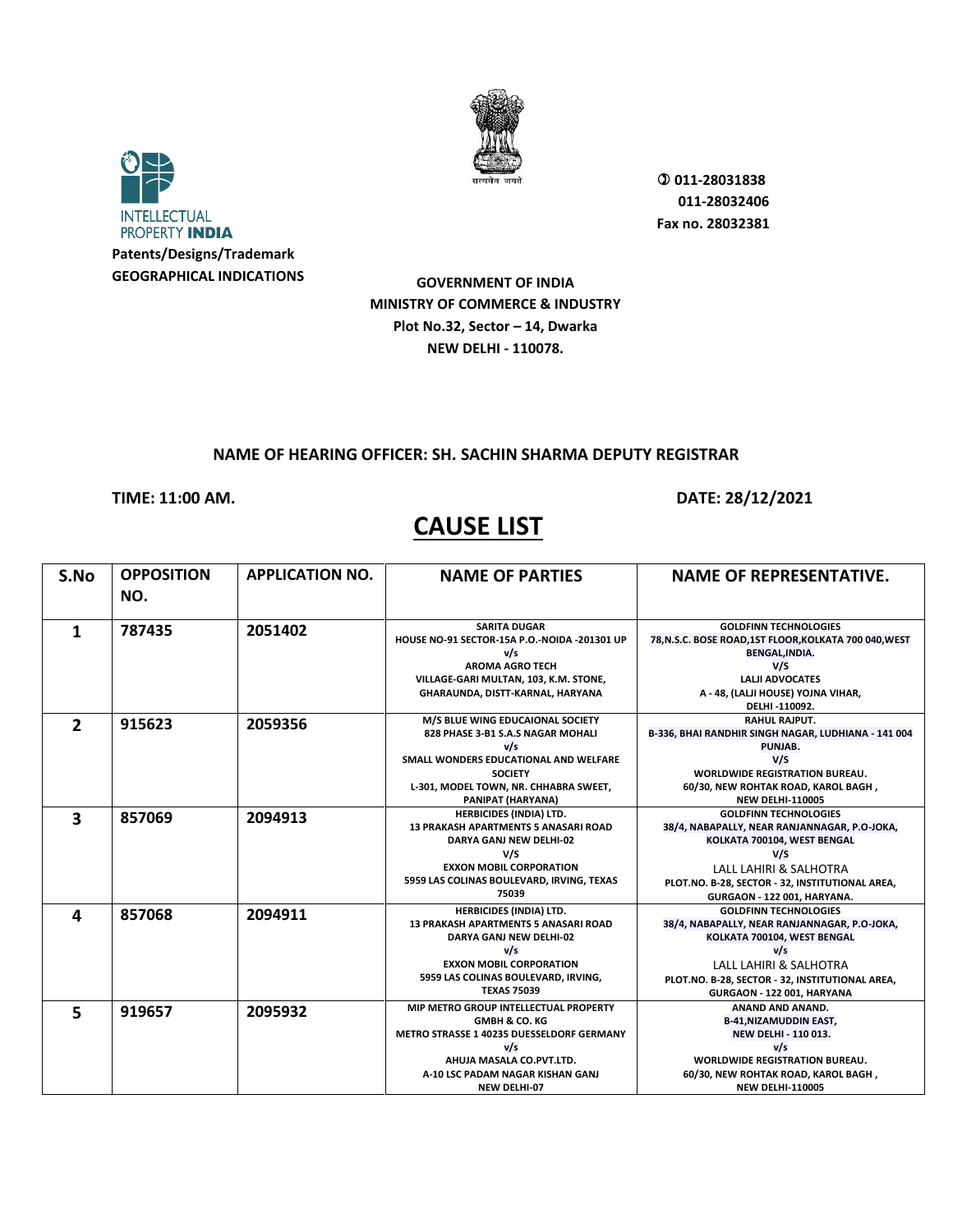



**GOVERNMENT OF INDIA MINISTRY OF COMMERCE & INDUSTRY Plot No.32, Sector – 14, Dwarka NEW DELHI - 110078.**

#### **NAME OF HEARING OFFICER: SH. SACHIN SHARMA DEPUTY REGISTRAR**

**CAUSE LIST** 

**TIME: 11:00 AM. DATE: 29/12/2021** 

| S.No          | <b>OPPOSITION</b> | <b>APPLICATION NO.</b> | <b>NAME OF PARTIES</b>                                                        | <b>NAME OF REPRESENTATIVE.</b>                                                |
|---------------|-------------------|------------------------|-------------------------------------------------------------------------------|-------------------------------------------------------------------------------|
|               | NO.               |                        |                                                                               |                                                                               |
|               |                   |                        |                                                                               |                                                                               |
| 1             | 769473            | 1858808                | <b>ADVENTURE LIFE SCIENCES (P) LTD</b><br>1/5563 BALBIR NAGAR EXTN GALI NO 16 | <b>MAHTTA &amp; CO.</b><br>43 - B/3, MAHTTA HOUSE, UDHAM SINGH NAGAR,         |
|               |                   |                        | <b>SHAHDARA</b>                                                               | LUDHIANA - 141 001, (PUNJAB).                                                 |
|               |                   |                        | v/s                                                                           | v/s                                                                           |
|               |                   |                        | <b>INDCHEMIE HEALTH</b>                                                       | <b>VISHESH &amp; ASSOCIATES.</b>                                              |
|               |                   |                        | <b>SPECIALITIES PVT. LTD.</b><br>117, T.V. INDUSTRIAL ESTATE, S.K. AHIRE      | 2, 3 RD FLOOR, YESHWANT CHAMBERS, 18 - B,<br><b>BHARUCHA MARG, KALAGHODA,</b> |
|               |                   |                        | MARG, WORLI, MUMBAI-400 025.                                                  | FORT, MUMBAI - 400 023.                                                       |
| $\mathcal{P}$ | 831490            | 1861094                | <b>M/S. USHA INTERNATIONAL LTD.</b>                                           | <b>K&amp;S PARTNERS</b>                                                       |
|               |                   |                        | SURYA KIRAN BUILDING, 19, KASTURBA                                            | B K HOUSE, PLOT NO. 109, SECTOR-44, HUDA,                                     |
|               |                   |                        | GANDHI MARG, NEW DELHI - 110 001, INDIA.<br>v/s                               | <b>GURGAON, HARYANA, INDIA</b><br>v/s                                         |
|               |                   |                        | <b>SHRIRAM PISTONS &amp; RINGS LTD.</b>                                       | THE ACME COMPANY                                                              |
|               |                   |                        | 3RD FLOOR, HIMALAYA HOUSE 23,                                                 | <b>B-41, NIZAMUDDIN EAST,</b>                                                 |
|               |                   |                        | <b>KASTURBA GANDHI MARG,</b>                                                  | <b>NEW DELHI - 110013.</b>                                                    |
|               |                   |                        | <b>NEW DELI-110062</b>                                                        |                                                                               |
|               |                   |                        |                                                                               |                                                                               |
|               |                   |                        |                                                                               |                                                                               |
|               |                   |                        |                                                                               |                                                                               |
| 3             | 831055            | 1861094                | <b>M/S. USHA INTERNATIONAL LTD.</b>                                           | <b>K&amp;S PARTNERS</b>                                                       |
|               |                   |                        | SURYA KIRAN BUILDING, 19, KASTURBA                                            | B K HOUSE, PLOT NO. 109, SECTOR-44, HUDA,                                     |
|               |                   |                        | GANDHI MARG, NEW DELHI - 110 001, INDIA.<br>v/s                               | <b>GURGAON, HARYANA, INDIA</b><br>v/s                                         |
|               |                   |                        | USHA SHRIRAM ENTERPRISES PVT LTD.                                             | THE ACME COMPANY                                                              |
|               |                   |                        | DDA COMMERCIAL COMPLEX, RING ROAD,                                            | <b>B-41, NIZAMUDDIN EAST,</b>                                                 |
|               |                   |                        | NARAINA, NEW DELHI-110 028                                                    | <b>NEW DELHI - 110013.</b>                                                    |
|               |                   |                        |                                                                               |                                                                               |
|               |                   |                        |                                                                               |                                                                               |
|               |                   |                        |                                                                               |                                                                               |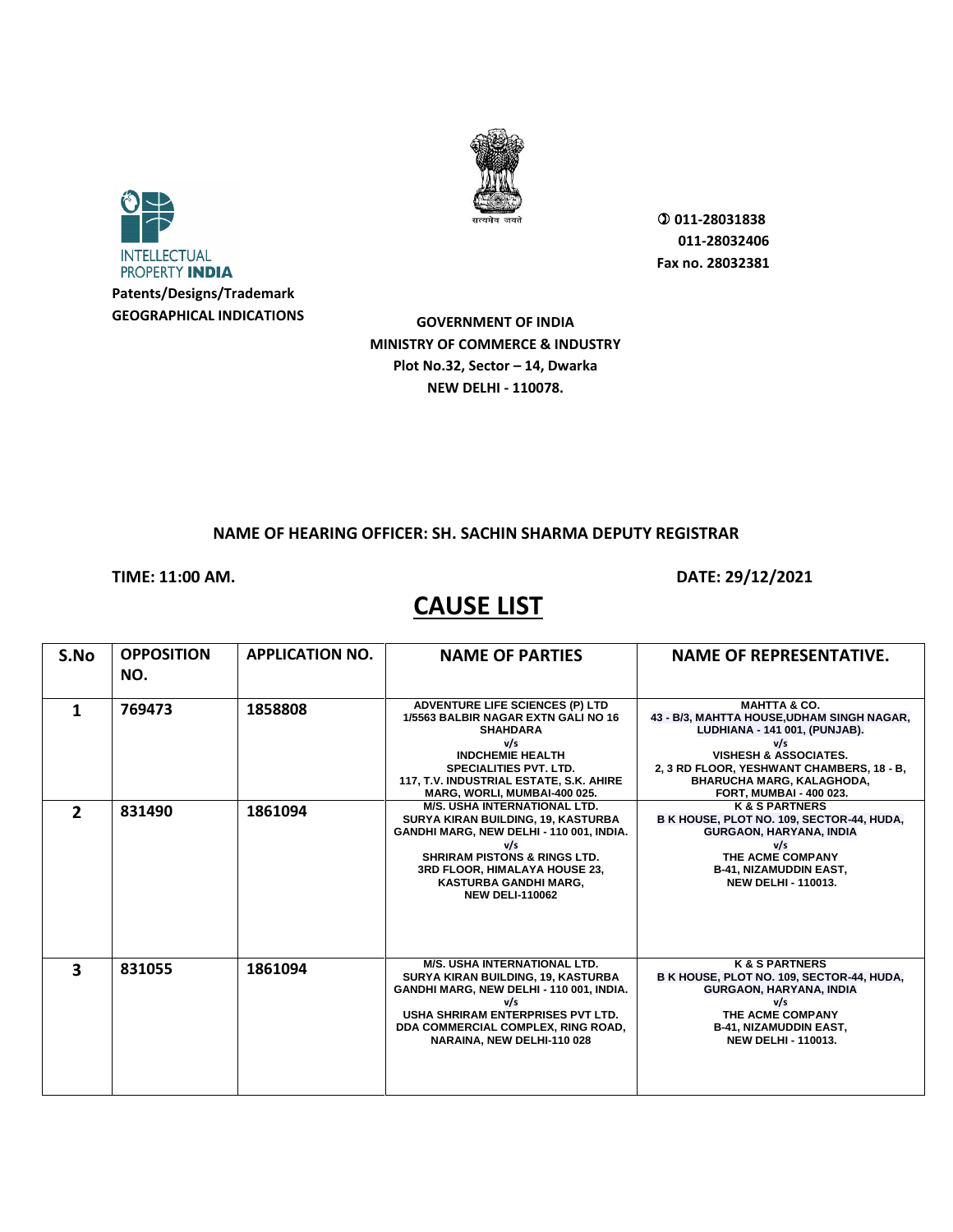|  | 875292<br>2064971 |         | <b>FLOWCRETE GROUP LIMITED</b>           | <b>REMFRY &amp; SAGAR</b>                       |
|--|-------------------|---------|------------------------------------------|-------------------------------------------------|
|  |                   |         | THE FLOORING TECHNOLOGY CENTRE.          | <b>REMFRY HOUSE AT THE MILLENNIUM PLAZA SEC</b> |
|  |                   |         | <b>BOOTH LANE MOSTON, SANDBACH,</b>      | 27, GURGAON 122009, NEW DELHI NATIONAL          |
|  |                   |         | <b>CHESHIRE CW 11 3QF UNITED KINGDOM</b> | <b>CAPITAL REGION INDIA</b>                     |
|  |                   |         | V/s                                      | v/s                                             |
|  |                   |         | <b>PRISM CEMENT LIMITED</b>              | W. S. KANE & CO.                                |
|  |                   |         | WINDSOR, 7TH FLOOR, CST ROAD, KALINA.    | <b>MERCHANT CHAMBER, 6TH FLOOR, 41, SIR</b>     |
|  |                   |         | SANTACRUZ (EAST), MUMBAI 400098          | VITHALDAS THACKERSY ROAD, CHURCHGATE,           |
|  |                   |         |                                          | <b>MUMBAI-400 020.</b>                          |
|  | 799608            | 2011195 | SUPER REALTECH PVT.LTD.                  | <b>LALJI ADVOCATES</b>                          |
|  |                   |         | A-277 , SURAJMAL VIHAR                   | A - 48, (LALJI HOUSE) YOJNA VIHAR,              |
|  |                   |         | DELHI-110092                             | DELHI-110092.                                   |
|  |                   |         | V/s                                      | V/s                                             |
|  |                   |         | ALLIED BLENDERS AND DISTILLERS PVT       | <b>ANAND AND ANAND</b>                          |
|  |                   |         | <b>LTD</b>                               | FLAT NO. GA, AR VILLA, 31, III MAIN ROAD,       |
|  |                   |         | <b>304/C. LAMINGTON CHAMBERS.</b>        | <b>GANDHI NAGAR, ADAYAR, CHENNAI 600 020</b>    |
|  |                   |         | <b>LAMINGTON ROAD, MUMBAI - 400004</b>   |                                                 |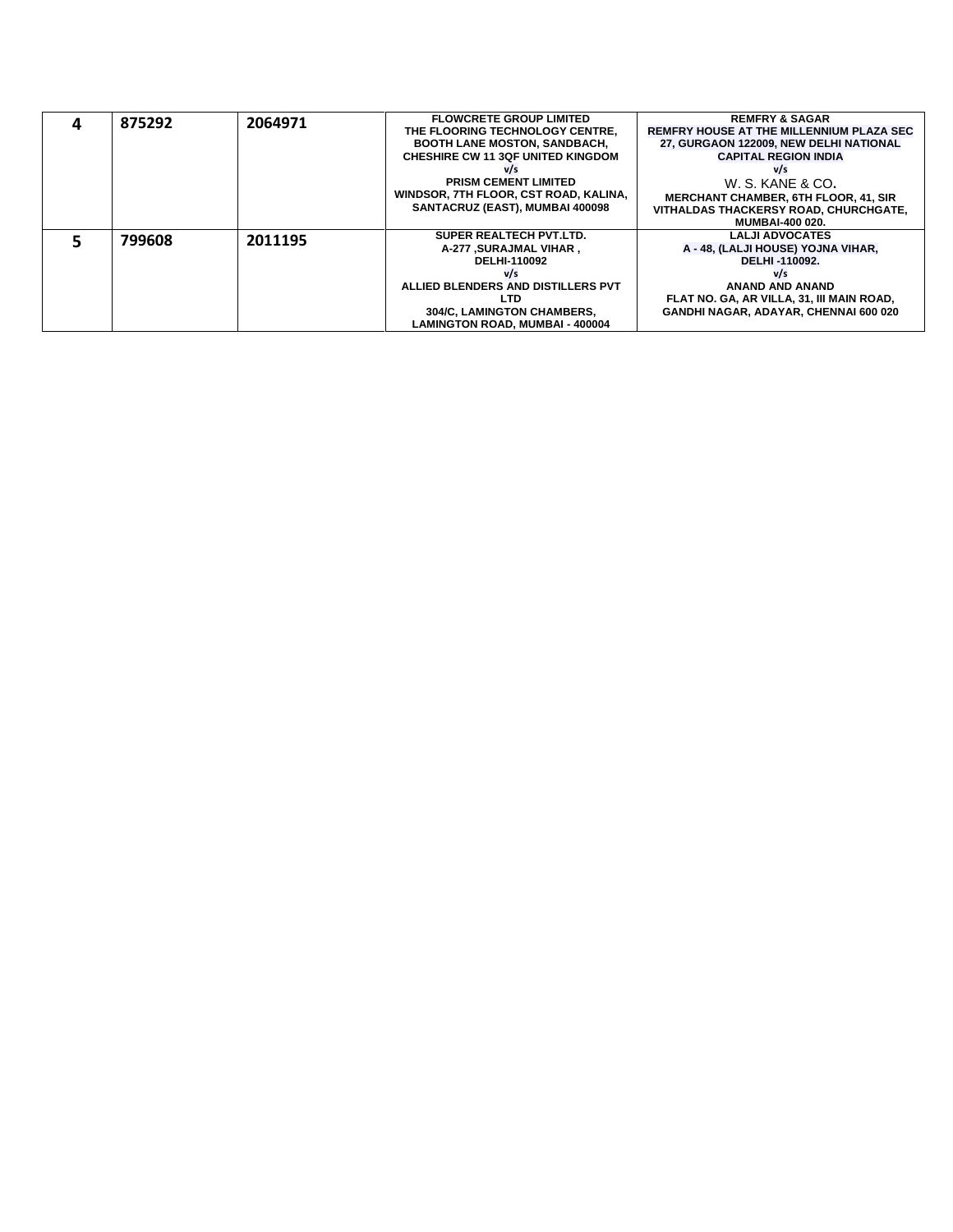



 **011-28031838 011-28032406 Fax no. 28032381**

**GOVERNMENT OF INDIA MINISTRY OF COMMERCE & INDUSTRY Plot No.32, Sector – 14, Dwarka NEW DELHI - 110078.**

#### **NAME OF HEARING OFFICER: SH. SACHIN SHARMA DEPUTY REGISTRAR**

**TIME: 11:00 AM. DATE: 30/12/2021** 

### **CAUSE LIST**

**S.No OPPOSITION NO. APPLICATION NO. NAME OF PARTIES NAME OF REPRESENTATIVE. 1 904511 3544623 BUNGE INDIA PRIVATE LIMITED**<br> **CAPITAL BUILDING, 601C & 601D,B WING, C 70, BANDRA KURLA COMPLEX,OPPOSITE ICICI BANK BUILDING, BANDRA EAST MUMBAI-400 051 INDIA v/s HATSUN AGRO PRODUCT LIMITED, DOMAINE, RAJIV GANDHI SALAI (OMR), KARAPAKKAM, CHENNAI-600 097 AJAY SAHNI & ASSOCIATES 31/42 PUNJABI BAGH (WEST) NEW DELHI-110026 v/s L.R. SWAMI CO. NO. 3 PLAYGROUND VIEW STREET, NANDANAM EXTN., CHENNAI - 600 035. 2 824582 1800193 ZENTA HEALTHCARE PVT.LTD 153/3,RAJPUR ROAD, DEHRADUN-248001 v/s ARISTO PHARMACEUTICALS PVT.LTD. MERCANTILE CHAMBERS,3RD FLOOR,12 H N HEREDIA MARG,BALLARD ESTATE, MUMBAI-400001. DUA ASSOCIATES. 202 - 206, TOLSTOY HOUSE 15, TOLSTOY MARG, NEW DELHI - 110 001. v/s. ARISTO PHARMACEUTICALS PVT.LTD. MERCANTILE CHAMBERS,3RD FLOOR,12 H N HEREDIA MARG,BALLARD ESTATE ,MUMBAI-400001. 3 827653 1800193 1800193 153/3,RAJPUR ROAD, DEHRADUN-248001 v/s ALKEM LABORATORIES LTD. "ALKEM HOUSE", DEVASHISH, ADJ. TO MATULYA CENTRE, SENAPATI BAPAT MARG, LOWER PAREL, MUMBAI-400 013. DUA ASSOCIATES. 202 - 206, TOLSTOY HOUSE 15, TOLSTOY MARG, NEW DELHI - 110 001. v/s VISHESH AND ASSOCIATES 301/302, A-WING, 3RD FLOOR, SHAHEEN CHAMBERS, DAWOOD BAUG, OPP. PEARL HERITAGE, ANDHERI (WEST), MUMBAI - 400 058. 4 262352 1548950 KARNAL AGRICULTURE INDUSTRIES LTD**<br>
UNIT-II, EXPORT DIVISION, INDRI ROAD, KARNAL-**132001 (HARYANA) v/s AADINATH INDUSTRIES INDUSTRIAL ESTATE, KAIRANA ROAD, SHAMLI, DISTT. MUZAFFAR NAGAR, UP VUTTS & ASSOCIATES LLP #704,THE CASTLE, PLOT 36-A,SECTOR 56,GURGAON-122 009,HARYANA,INDIA v/s PURI & PURI (ADVOCATES) 4969/5, IST FLOOR, SIRKIWALAN, (NEAR HAUZ QAZI POLICE** 

**STATION) HAUZ QAZI, DELHI-6**